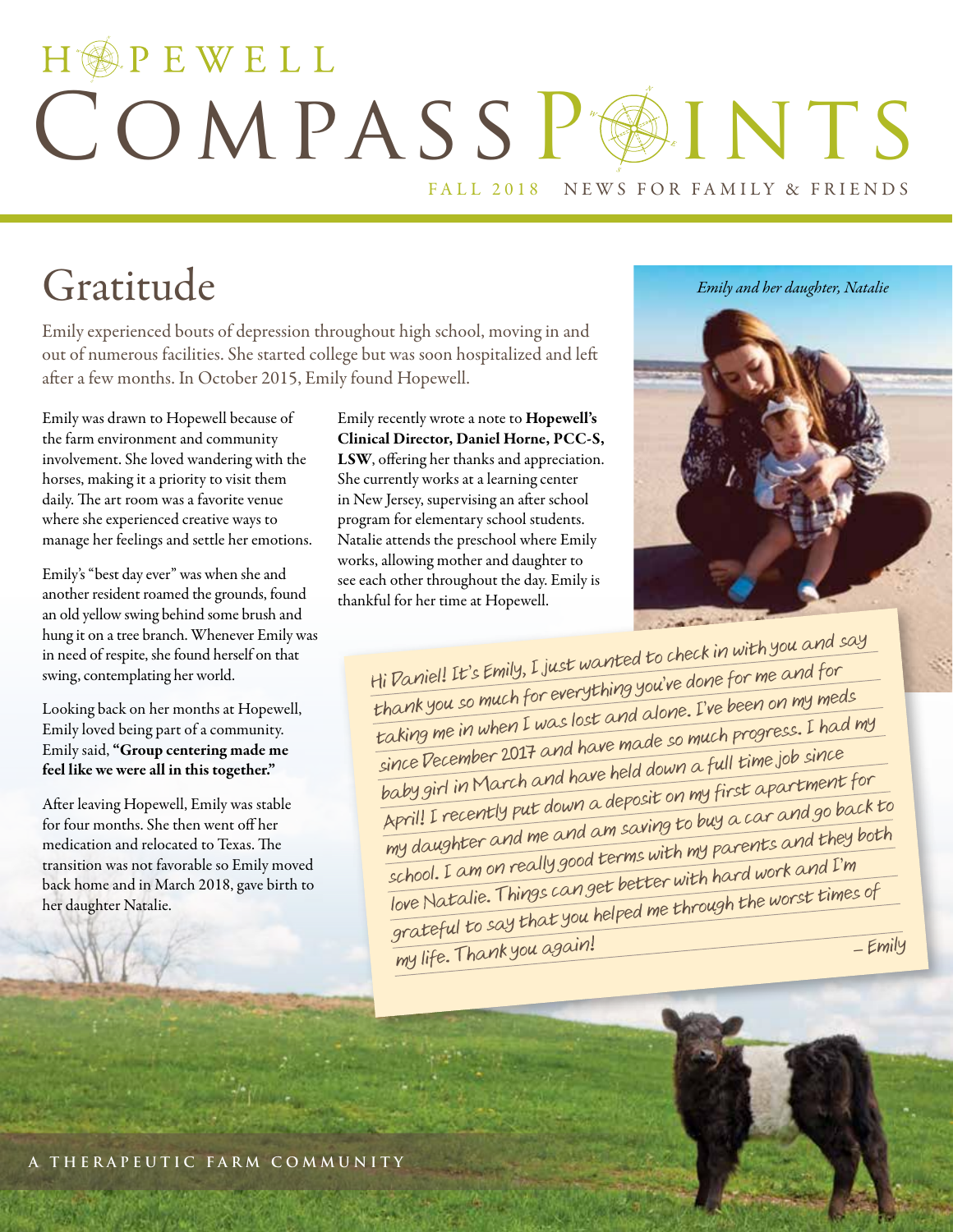# Dr. Paul Keck Visits Hopewell

*by Don Bernardo, Director of Development*

In early November, members of Hopewell's board, staff leadership and clinical teams welcomed Paul E. Keck, Jr., MD, President and Chief Executive Officer of the Lindner Center of HOPE. Located near Cincinnati, the Lindner Center is a comprehensive mental health center providing patient-centered, scientifically-advanced care for individuals suffering with mental illness.

Dr. Keck, the seventh-most cited scientist in the fields of psychiatry and psychology, also serves as Executive Vice Chair of the Department of Psychiatry and Behavioral Neuroscience at the University of Cincinnati College of Medicine. He has authored over 525 scientific papers in leading medical journals and has contributed over 170 reviews and chapters to major psychiatric textbooks.

The purpose of Dr. Keck's visit was to assess the breadth and depth of Hopewell's individual therapies and clinical offerings, and offer recommendations.

During his visit, which he called "an enlightening and inspiring experience," Dr. Keck was struck by the palpable sense of community at Hopewell. He was deeply

Board of Directors Clara T. Rankin *Life Trustee*

Mark W. Teague *Chairman*

Chloe Rankin Seelbach *President*

Susan S. Locke, MD *Vice President*

William A. Wortzman *Vice President, Treasurer*

Joseph J. Mahovlic *Secretary*

Peter Anagnostos Nathan A. Berger, MD Susan Silverberg Bewie Christopher C. Brookes Geofrey J. Greenleaf William R. Hawke Mary Joyce Roger F. Rankin Daniel E. Schweid, MD Joseph F. Verciglio Todd Welki Suzanne Westlake Uday Yadav

impressed with the capabilities of Hopewell's clinical team, while providing a number of practical suggestions on how to strengthen Hopewell's clinical program and service to our residents. Dr. Keck also made recommendations on how Hopewell can better measure and demonstrate the effectiveness of our clinical methods for people with serious mental illness.

Dr. Keck's work coincides with Hopewell's commitment to continuous improvement, and in particular the organization's current strategic planning process, which includes strengthening key elements of the community's therapeutic program as a strategic priority. Other priorities include building a stronger economic structure by increasing earned and contributed revenue, and improving Hopewell's physical facilities.

Honorary Directors Herbert Y. Meltzer, MD Suzanne Morgan Donna S. Reid

COUNCIL OF ADVISORS Jenifer Garfield William D. Ginn Sally Henkel Edith F. Hirsch Michael J. Horvitz Susan D. LaPine Toby Devan Lewis Kathryn L. Makley

John C. Morley Deborah Read Robert J. Roth, Rph Gretchen Smith Mark J. Warren, MD, MPH Philip Wasserstrom Margaret S. Wheeler

> 9637 State Route 534 Middlefield, OH 44062 440.426.2000



*Dr. Paul Keck*

IS A QUARTERLY PUBLICATION FOR THE FRIENDS AND DONORS OF HOPEWELL. CompassP@INTS

> Ann Thompson, *Editor/Writer* Audrey Katzman, *Writer*  Jack Childers, *Staff Photographer*

> > Development Office 147 Bell Street, #303 Chagrin Falls, OH 44022 440.247.0912

www.hopewellcommunity.org

### **Support Hopewell every time you shop with Amazon!**

Hopewell is a registered AmazonSmile organization. This is a simple and automatic way for you to support Hopewell every time you shop on-line. Simply visit smile.amazon.com and choose "Hopewell Inn" as your charity. The AmazonSmile Foundation will donate .5% of the purchase price from your eligible AmazonSmile purchases. Happy shopping this holiday season!

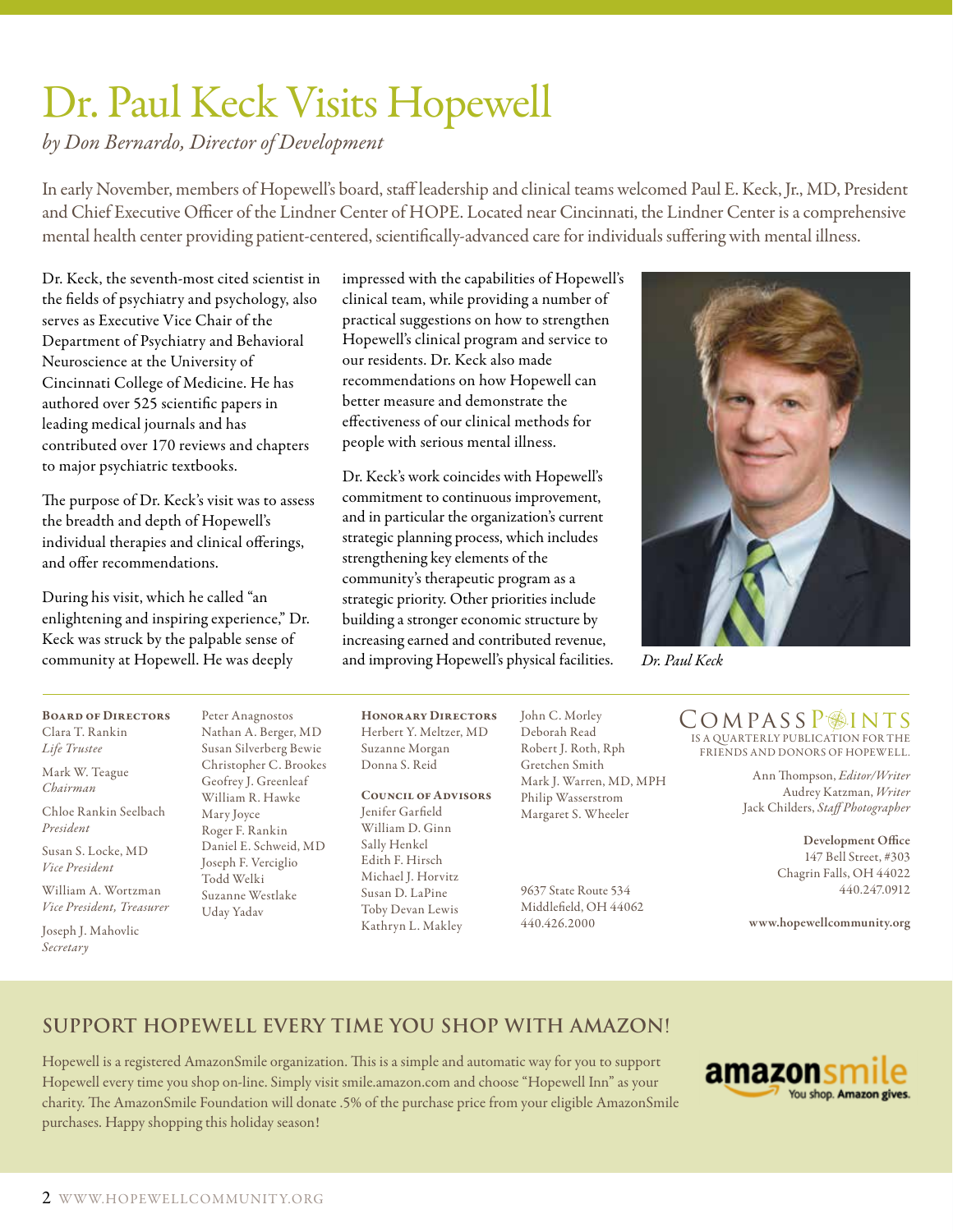### Honorary and Memorial Gifts AUGUST 1 – OCTOBER 31, 2018

#### IN HONOR OF

### Lynn Childers' Birthday

Amber Barrickman Ryanne Beach Karen Beran Carol Evans Cindy Klecha

The Cutler Family Jay and Janet AuWerter

#### Connie Hecker's Birthday

Kathleen Dolan Donna Donald Connie Hecker Audrey Kramer

#### Clara T. Rankin

Henri P. Junod, Jr. William H. Childs Jr. and Associates, Architects / Planners

### IN MEMORY OF

David Cutler Tamara and Stephen Simone

#### 2018 ANNUAL APPEAL

AmazonSmile William and Patricia Butler Peter and Joanna Carfagna William and Mary Conway Sally Futrell and Thomas Reid Jenifer Garfield Barbara Hartford Henry H. Hawley and George S. Vassos Richard Kawalek Linda Kelly Knights of Columbus Council #5589 Lawrence and Barbara Kronick Carolyn and Arthur J. Lafave, Jr. Lemon Falls Susan and Todd Locke Network for Good Robert Oldenburg Tony Oliverio Paul and Connie Omelsky

### SUMMER SOLSTICE 2018

Lubrizol Foundation

### BUILDING EXCELLENCE

Susan and Todd Locke Suzanne Morgan

### THE DAVID CUTLER CONSERVATORY 2018 EXPLORING MENTAL HEALTH SERIES

Bruce and Barbara Akers Geofrey and Helen Greenleaf Bill and Connie Hawke Susan and Todd Locke Mr. and Mrs. August A. Napoli, Jr. Clara T. Rankin Roger F. and Alison A. Rankin Donna and James S. Reid Robert and Margo Roth Daniel E. Schweid, MD and Carolee K. Lesyk, Ph.D. Chloe and Scott Seelbach Mark Teague and Anne Marie Kollander Todd Welki Suzanne and Paul E. Westlake, Jr. William Wortzman Uday and Anuradha Yadav

### OUR FOUNDATION PARTNERS

Bicknell Fund The George W. Codrington Charitable Foundation P.K. Ranney Fund of the American Endowment Foundation

The Kelvin and Eleanor Smith Foundation Wells Fargo

*We apologize for any errors or omissions. Please contact the Development office at 440.247.0912 so that we may correct our records.*

December 31 is coming, and with it the end of Hopewell's Annual Appeal and the 2018 tax year. Maximize your tax advantages with a gift of appreciated stocks or a distribution from your IRA.

Consider making a matching gift through your employer.

For more information, contact: Don Bernardo Director of Development dbernardo@hopewell.cc 440.247.0912 ext. 206



*Autumn showing her colors around Hopewell's David Cutler Conservatory*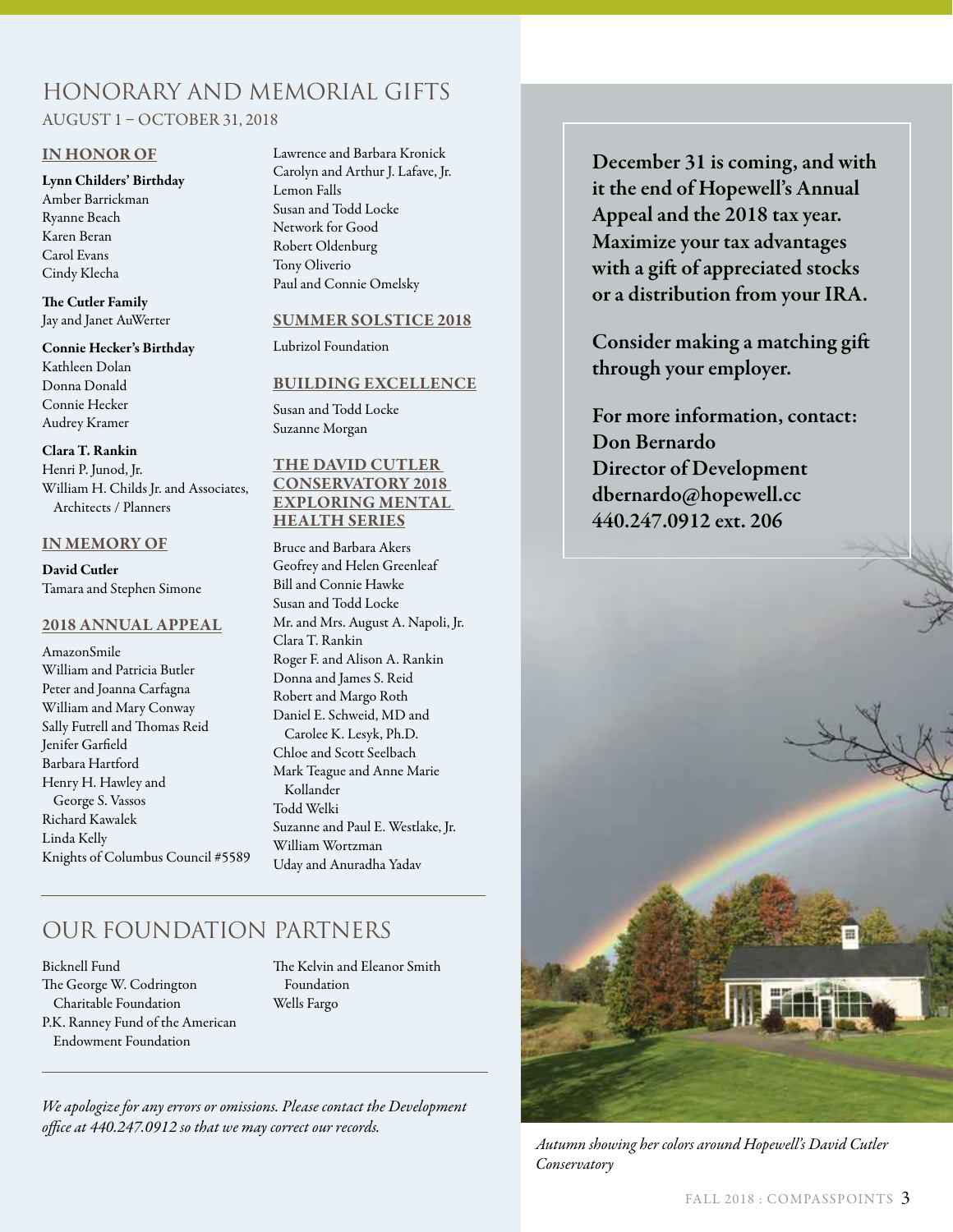# Crisis Intervention Team Training

The Trumbull County Mental Health and Recovery Board (TCMHRB) and the Ohio Chapter of the National Alliance on Mental Illness sponsored Crisis Intervention Team (CIT) training for 21 law enforcement officers in early October. Candace Carlton, our Quality Improvement and Compliance Director, and John Myers, CIT Program Coordinator, arranged for four deputies who cover our jurisdiction to visit Hopewell as part of their training.

CIT programs educate law enforcement about local resources, treatment, and supportive services for people experiencing mental health crises. Trainees learn about helping people with mental illness, addiction, and developmental disabilities, and learn and practice skills needed to de-escalate different situations. According to Mr. Myers, "Research has established CIT's effectiveness in developing better understanding of mental illness, improved crisis response, increased jail diversion, increased continuity with treatment providers in the community, and improved safety for officers as well as the persons they are called upon to deal with, and the larger community."

Hopewell staff have been thoroughly trained in CIT responses, including verbal de-escalation. Candace explained, "When someone is in crisis, our policy is not to physically restrain residents unless someone's life is in danger. If a resident is not responding to staff intervention, we follow established protocols and call for law enforcement when necessary. We must keep the other residents and staff safe."

After an incident, staff members debrief the witnesses and anyone else involved. Candace said, "Some residents have had previous negative experiences with the police and we



*Thank you to Officer John Mosora, Deputy Wesley Washington, Deputy John Hughes, Deputy Noah Day and Candace Carlton*

encourage them to process their feelings. We have observed that when a CIT trained deputy is involved, the aftermath is less traumatic for everyone."

The site visit was a win-win situation for everyone. Of the four visitors, only one had been to Hopewell in the past. Candace explained our treatment approach and the

population we serve, and took the deputies on a tour of the farm to familiarize them with our facilities. "The deputies now know what to expect when they respond to a call from Hopewell," said Candace. "More importantly, when we ask for a CIT trained deputy, we know that residents will be treated with compassion and respect."

## **CARF**



Hopewell received a Three-Year Accreditation from CARF, the Commission on Accreditation of Rehabilitation Facilities. Hopewell's Quality Improvement & Compliance Director Candice Carlton, MSW, LISW-S, oversees that Hopewell is following the CARF standards.

She said, "Hopewell is the only therapeutic community farm in the country with a Three-Year Accreditation for Therapeutic Communities for adults with mental illness."

CARF is an independent, nonprofit accreditor of health and human services, enhancing the lives of persons served worldwide. The accreditation process applies CARF's internationally recognized standards during an on-site survey conducted by peer surveyors. This accreditation distinguishes Hopewell service delivery and signals to the public that Hopewell is committed to continuous performance improvement and accountable to the community and its other stakeholders.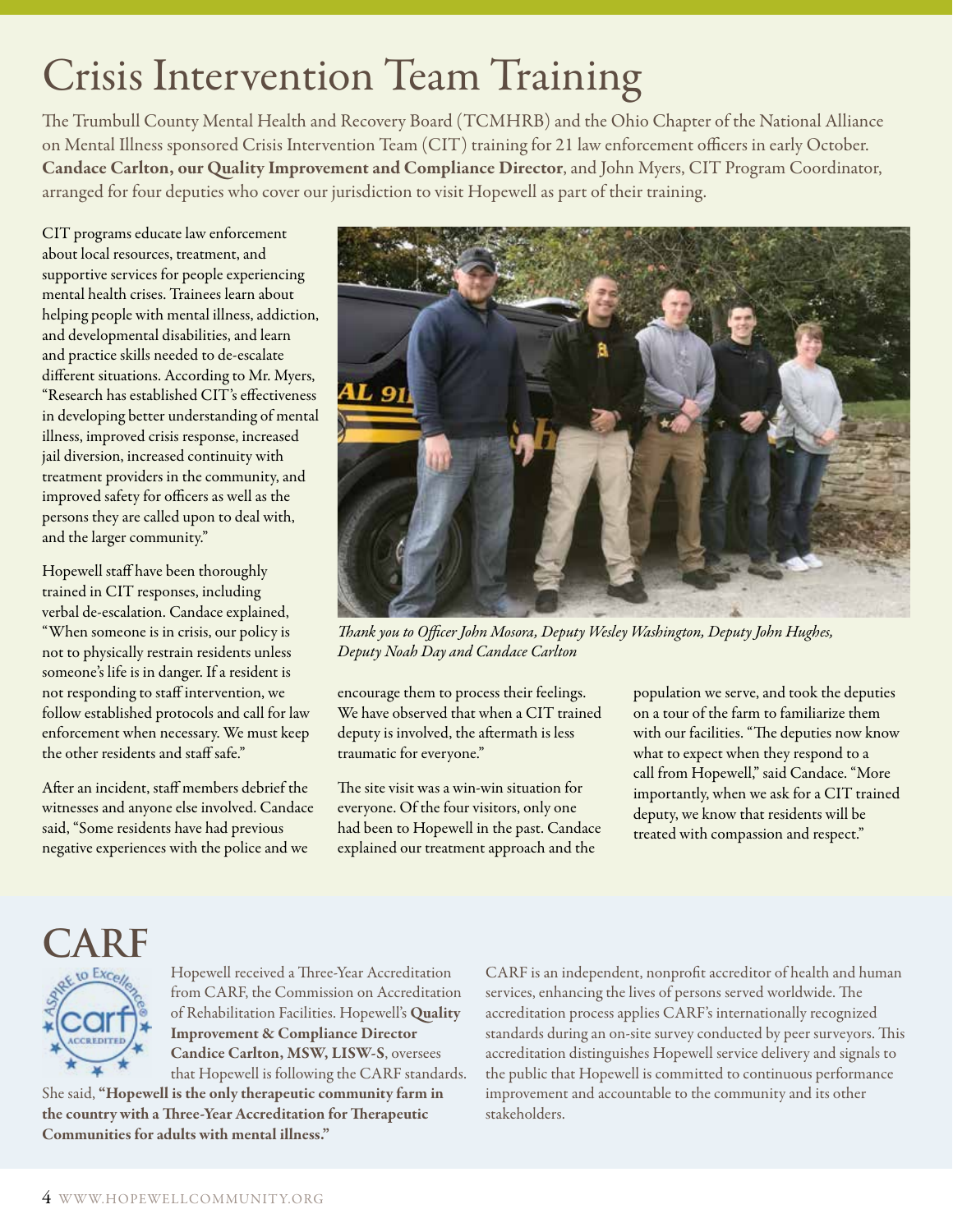

## EXPLORING MENTAL HEALTH 2018 "Public Perception of Mental Illness and Violence"

*On Wednesday, October 10, Hopewell presented the 8th annual David Cutler Conservatory Exploring Mental Health Series at the Cleveland Racquet Club. Sponsored by Alexander (Sandy) and Sally Cutler in honor of their son, the series addresses timely topics to increase public awareness of mental illness. This year's speaker was Dr. Phillip J. Resnick, a professor of psychiatry and Director of Forensic Psychology at Case School of Medicine.* 

Dr. Resnick was introduced by Board President Chloe Rankin Seelbach who extended her thanks to the Cutlers for their generous support as well as the Board of Directors and Hopewell founder, Clara T. Rankin.

> Dr. Resnick explained there is a relationship between violence



*Dr. Phillip J. Resnick*





*Chloe Rankin Seelbach* 

and mental illness. In the face of violent crimes and tragedies such as mass shootings, the media is often quick to label suspects as mentally ill. He pointed out people with mental illness are responsible for only three to five percent of crimes and it is more likely that they will be victims rather than perpetrators. He then involved the audience in discussions which

> illuminated some of difficulties psychologists face when assessing violent crimes carried out by people with mental illness.

Despite the continuing stigma and the popular association between violence and mental illness, there is hope. Treatment can drastically reduce the

number of violent acts. Advocates for people with mental illness are pushing for increased education and more sensitivity in addressing mental illness in the media. Dr. Resnick stressed that more treatment options must be made available for those who do not pose serious risk to themselves or others.

After Dr. Resnick's presentation, Hopewell clinician and admissions counselor Laura Scarnecchia, LPC, connected this topic back to our residents. Laura said, "Hopewell does not exist in a bubble. Our residents want to be advocates for mental health but are afraid the public will judge them." Through programs such as Exploring Mental Health, Hopewell educates our community to reduce stigma and explore the myths and realities of living with mental illness.

*To increase awareness and understanding among law enforcement officers, Hopewell has recently become involved in a program to train them in crisis intervention. Please see the article on page 4.*



*Clara T. Rankin and Dr. Phillip Resnick Mary Cassidy, Hopewell Clinician and Art Therapist, and Laura Scarnecchia*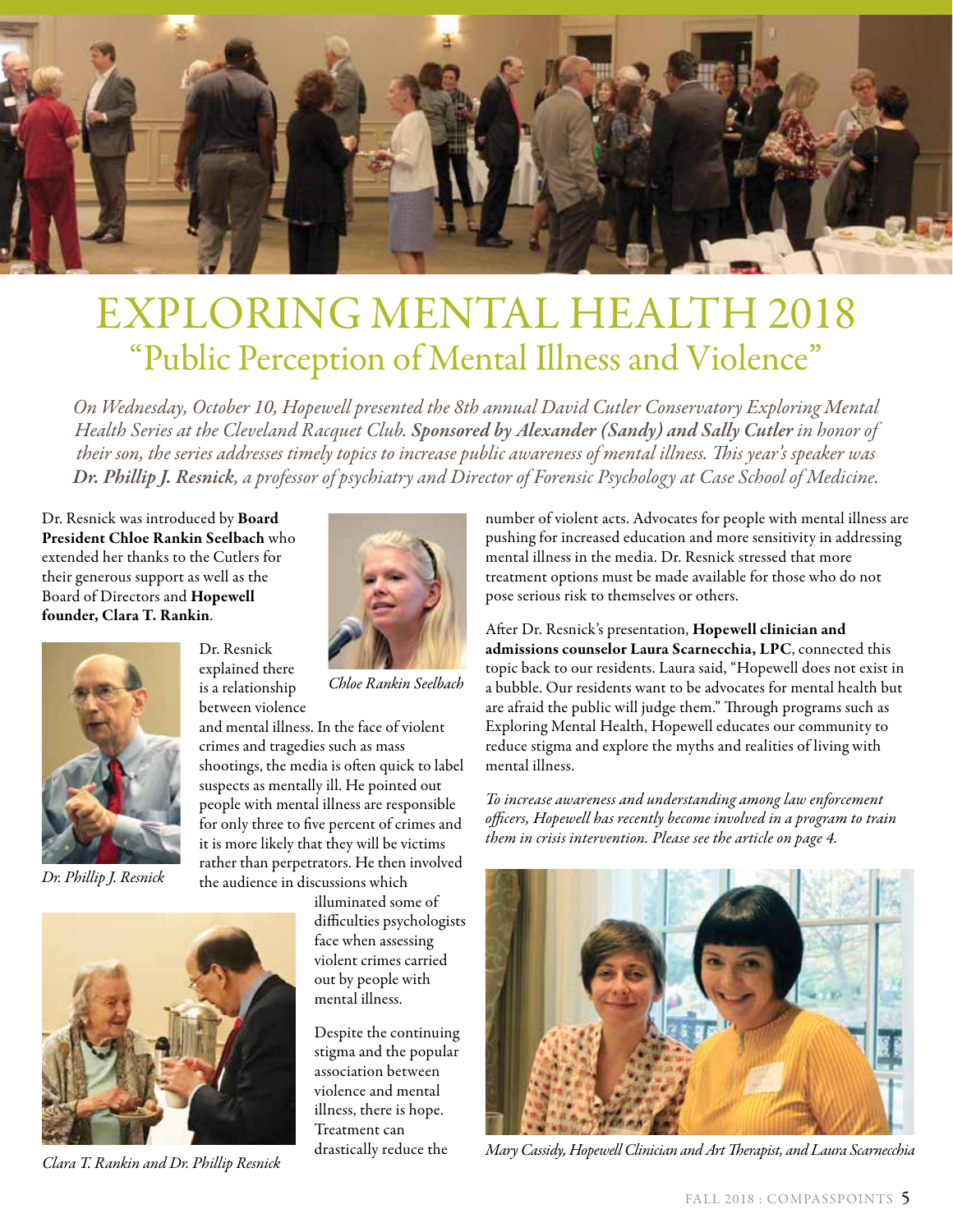

### Save the Date: Summer Solstice – June 14, 2019

Moving, downsizing or simply changing your home's décor? Please keep Hopewell in mind as we prepare for next year's Summer Solstice benefit. Your donations will help continue the tradition of our unique auction at this summer celebration.

### Our wish list includes:

- Artwork and antiques in excellent condition
- Furniture, rugs, china and crystal
- Handmade items including quilts and wooden furniture
- High-end jewelry, costume jewelry, chic handbags and vintage couture
- New sports equipment
- Wine, top-shelf whiskey and bourbon

### We also appreciate "non-collectibles" such as:

- Unique experiences locally and nationally, e.g., behind the scenes at a cultural institution or professional athletic facility, cooking with a chef, wine tasting in California
- Use of a vacation home or condo
- Tickets to sporting events
- Gift cards to restaurants, spas and retail stores

It is never too early to donate! Donors will receive a letter of acknowledgement for tax purposes.

Call our Development Office at 440.247.0912 or email Ann Thompson at athompson@hopewell.cc.

## FROM THE Wishing Well

We appreciate non-monetary gifts-in-kind which enhance our activities and programs. Can you grant one of these wishes?

### HIGHEST PRIORITY NEED:

### Lenovo Computers - Available at Special Discount

Currently all staff use computers that were donated or handed down from another employee. Some of them are very outdated.

Through a partnership with TechSoup, Hopewell has access to great discounts on technology. Your donation of a Lenovo desktop computer will be most appreciated! For more information, please contact Lynn Childers, Chief Financial Officer (lchilders@hopewell.cc or 440.426.2089).

### ON HOPEWELL'S AMAZON WISH LIST

Check out our Amazon Wish List at www.hopewellcommunity.org/ support-us/wishing-well. Purchases will be shipped directly to the farm. It's quick and convenient!

- Janome quilting and sewing machine
- Ice cream maker
- 2 Vizio 48" TVs for cottages
- Display case for Farm & Craft Market

### MISCELLANEOUS WISHES

- Cordless high quality outdoor tools for Hopewell work crews, such as hedge trimmers, leaf blowers, and weed whackers.
- A Yamaha acoustic guitar (\$130) and a Phonic Powerpod 780/S715 PA System (\$399) for the Hopewell Band and Experiential Music program. Prices are from MusiciansFriend.com.
- Avamix 10" Variable Speed Medium Duty Immersion Blender (\$150 on wesbstaurantstore.com)
- Stock trailer (12 feet)
- Magimix 16-cup Food Processor CS5200 XL (\$499 on williamsonoma.com)
- Walmart gift cards to purchase outdoor seating

Donations of gifts-in-kind are tax deductible to the extent allowed by law. Donors will receive written acknowledgments for their records. For more information, please contact the Development Office (akatzman@hopewell.cc or 440.247.0912).

### THANK YOU

Lynn Cameron for donating a Yamaha portable electronic keyboard, stand, and music books. Residents use the keyboard in morning jam sessions and in the Musical Journey Group.



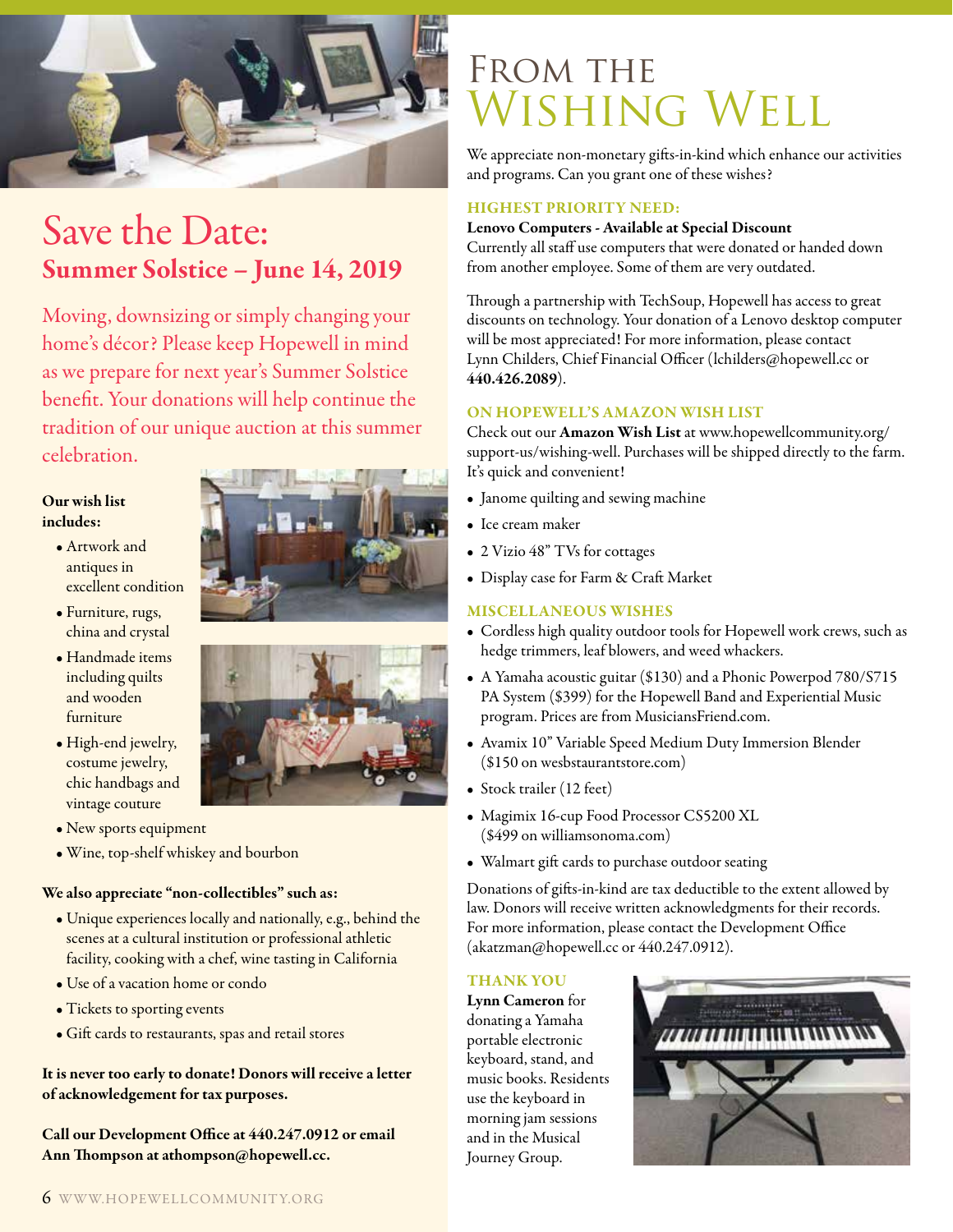# Our Team, Our Passions

Meet Matt Kalas, Hopewell's new farm manager, who joined our staff in August. You could say that farming is in his blood.

"I grew up on a dairy farm with 125 cows in North Bloomfield," said Matt. "Now that my dad has retired from farming, my two brothers and I grow corn, soy, and wheat. We've got 300 acres, about half of which is used for hunting and fishing."

After 22 years at KraftMaid, Matt was looking for a change and a new challenge. He has immersed himself in learning all aspects of the farm and the Hopewell community. As part of the treatment program, resident work crews assume the major responsibilities for daily operations. "What's new for me is putting the residents' needs at the forefront of decision making. If they don't benefit from something we're doing on the farm, we may have to do things differently. We really want residents to be more involved in work crews, but the most important thing is to enjoy what they're doing."

He continued, "We have made some changes to make it easier for residents to participate. We had a small flock of sheep – the lambs are cute but as sheep mature they tend to avoid people. We sold the sheep and purchased some miniature goats and residents love them! We have traditionally used draft horses to help with farm work but we no longer have enough work for them to stay healthy. Residents were afraid of them because they are so big. We found new homes for the draft horses and are bringing in smaller horses or ponies, which will be easier for residents to work with. The pigs have moved to the barn and the residents are finding them easier to deal with."

Residents enjoy working with baby animals, but they know that they are not pets. Some are raised for food, such as our Belted Galloway cows, which have been iconic at Hopewell. But according to Matt, Belted Galloway are slow to mature and their meat is not as flavorful. Over time we will substitute Angus beef cattle to provide better quality meat.

Matt also oversees the gardens, which provide produce for the Hopewell kitchen. Residents enjoy working together in the gardens, harvesting and using the vegetables. Expanded gardens and more types of produce are planned for the spring.

Maple sugaring, a favorite winter activity, will continue. "We have a great sugar house



and we will still produce Hopewell's famous maple syrup, just on a smaller scale. It will be for sale to the public at the Hopewell Farm and Craft Market," said Matt.

Matt is very pleased that he joined the Hopewell staff. "All day, I get to do what I love – farming – and working with residents is new for me. I am impressed with how they want to learn and how much they enjoy working as a team." At the end of a long hard day, you would think it's time for a nap, but not for Matt. He goes home to his family, second job and first love. . . working on his family farm.

Thanks, Matt, for joining our team and brining your passion and inspiration to Hopewell.

### OTHER NEW FACES AT HOPEWELL